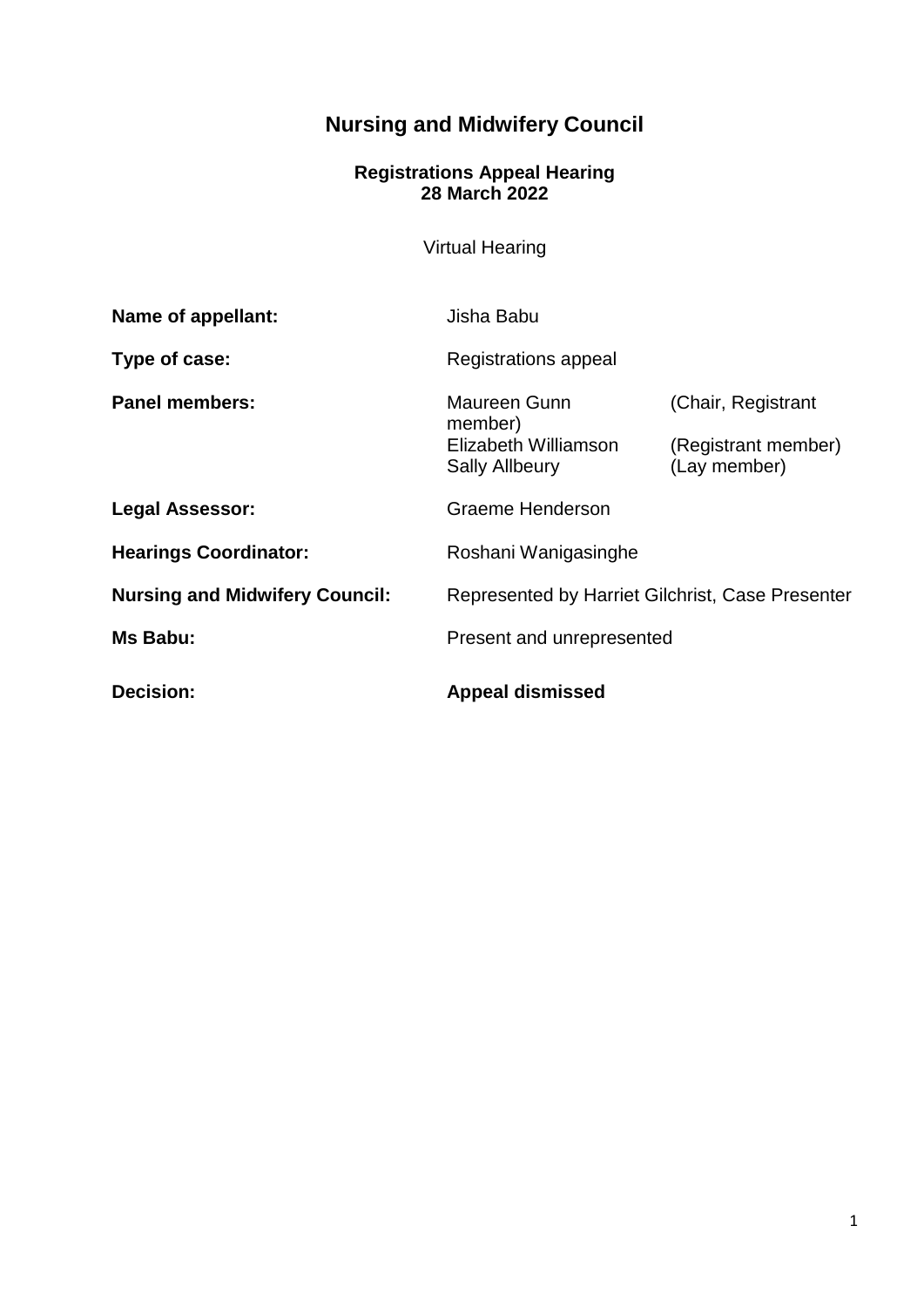# **Decision and reasons**

The panel decided to dismiss your appeal against the decision of the Assistant Registrar of the Nursing and Midwifery Council (NMC).

This appeal is made under Article 37 of the Nursing and Midwifery Order 2001 (the Order). You have appealed the decision of the Assistant Registrar, dated 16 September 2021, that in order to demonstrate you have the necessary knowledge of English to practise safely and effectively, you should take an approved language test and meet the required scores. The approved language tests are the academic International English Language Testing System (IELTS) and the Occupational English Test (OET).

Article 9(2) of the Order, states that one of the requirements of registration is that an applicant must satisfy the Registrar that they have the necessary knowledge of English.

In reaching its decision, the panel considered all of the evidence in this case, including the documents you submitted and your oral submissions. It also considered the evidence of Ms 1 and the submissions from Ms Gilchrist on behalf of the NMC.

# **Background**

You first submitted an application for registration as an overseas-trained nurse on 11 February 2021.

You provided the following English language evidence in support of your application for registration:

- i. Transcript of training
- ii. Assurance Letter from Employer dated 6 June 2021

The Assistant Registrar considered this evidence and decided that the information you had provided to evidence your English language skills did not meet the necessary criteria and therefore did not accept your application. The Assistant Registrar decided that you should take the academic IELTS or an OET to demonstrate your knowledge of English.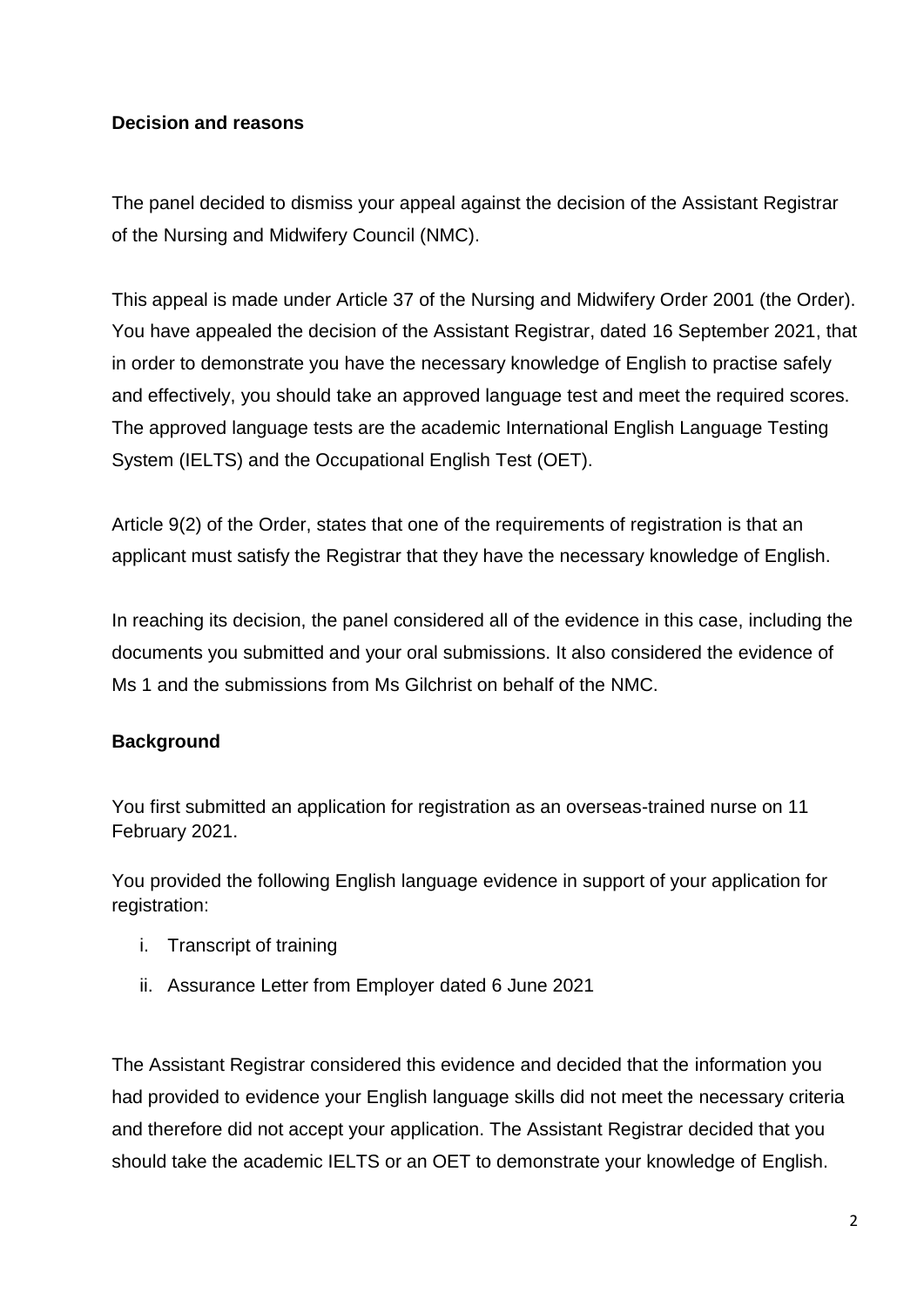This decision was conveyed to you in writing on 16 September 2021.

You appealed the decision of the Assistant Registrar in a Notice of Appeal (NOA) dated 9 October 2021 and attached the following documents to the NOA:

- i. Maria Theresa Hospital-School of Nursing-Letter dated 18 September 2021
- ii. Further copy of assurance letter from Employer dated 6 June 2021
- iii. Nursing plan of care dated 05 April 2021
- iv. Post graduate diploma in Nursing Management from Ealing, Hammersmith and West London College dated March 2010.

# **Submissions**

You told the panel that you regularly communicated in English whilst practising as a nurse in India. You said that although India is a non-majority English speaking country you communicated in English to all members of the multidisciplinary team. You said that all of your training was conducted in English and you have completed 1300 hours of classes in English.

You said you came to the UK in 2009 and have been working within a healthcare setting since. You said that in 2010 you completed a postgraduate diploma in Nursing Management from Ealing Hammersmith and West London College and have been working as a Health Care Assistant looking after high dependency patients at Fairlie Healthcare (the Centre).

Ms 1, who was the clinical lead and Home Manager at Woodstock at Fairlie Healthcare, provided live evidence on your behalf. She told the panel that Fairlie Healthcare is a neurological rehabilitation centre and that you have been working there since 2010.

Ms 1 told the panel that all staff members are subject to a training programme, which includes a competency programme with both literacy and numeracy tests. She said that the training programme involves approximately 150 hours of supernumerary hours. Ms 1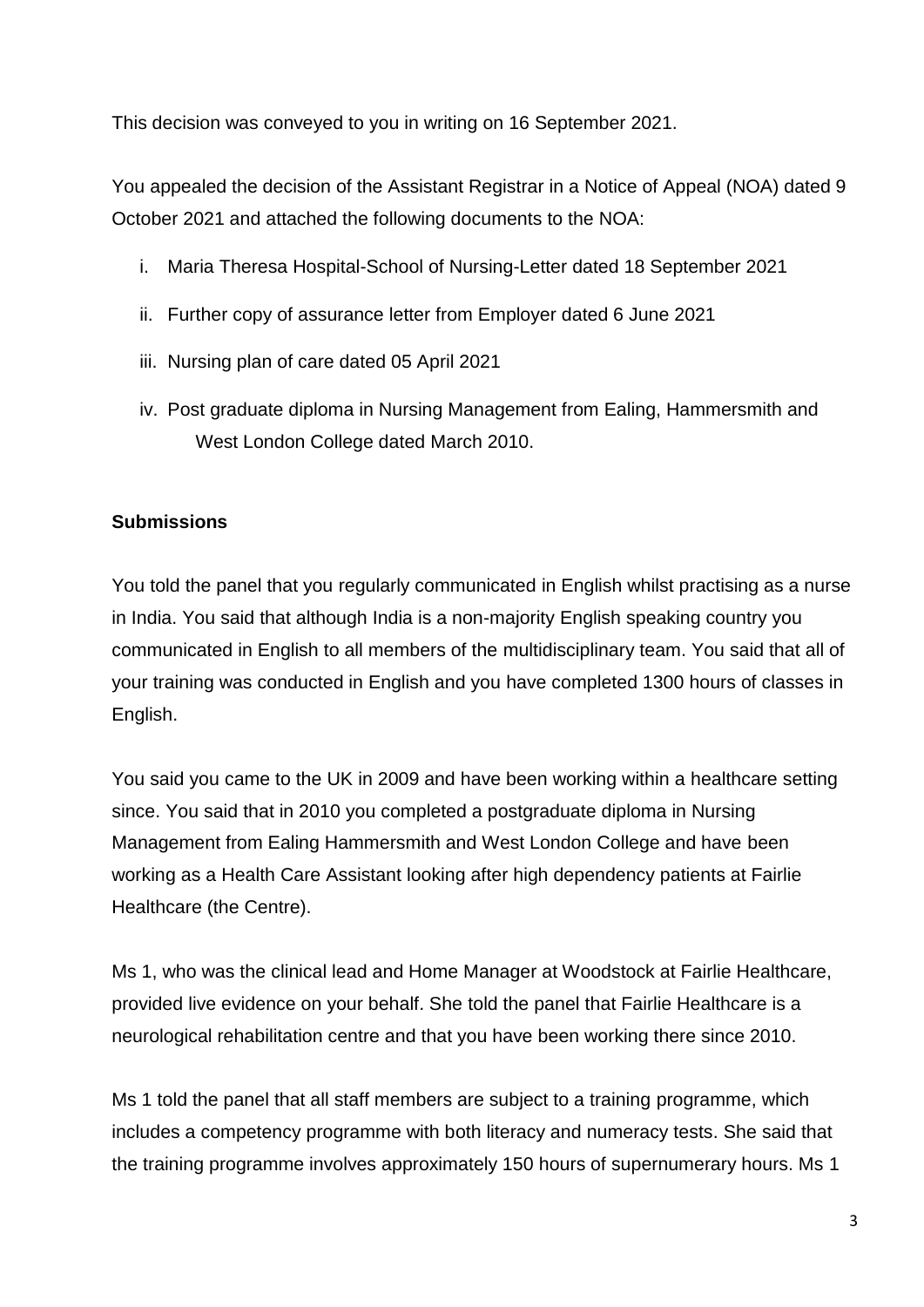also added that you have a background in nursing in India in a high dependency ward and therefore you were comfortable to look after ventilated patients at the Centre. She told the panel that the care plans at the Centre are audited monthly and that you were graded 96% when your work was last audited in February 2022. She said that your writing is good and that your spelling is excellent. She said you are able to competently communicate verbally with staff at other hospitals and pharmacists and communicate in writing via email. She also added that as a Senior HCA, you are required to present your patients at weekly multidisciplinary meetings. She reiterated to the panel that you are able to do so without concern.

Ms 1 told the panel that you had sat the OSC examinations in August 2021 and had passed first time. She told the panel that your reading, writing, listening and reading skills were utilised during this examination.

Ms 1 also told the panel that you had taken the Occupational English Test (OET) in December 2021 and had scored a grade of 'C+' in all sections.

Ms 1 further informed the panel that you have been on the Pre-registration Nurse Programme at the Centre since January 2022.

Ms Gilchrist invited the panel to consider whether your documentary evidence demonstrates the required level of English in order for you to practise safely and effectively as a registered nurse. She reminded the panel to consider the matter afresh by weighing up the evidence before it today. Ms Gilchrist told the panel that you have not submitted evidence that meets the criteria set out at paragraph 17 of the NMC's Guidance on registration language requirements dated 28 July 2020 (Guidance), namely Evidence types 1, 2 or 3. She invited the panel to dismiss you appeal.

The panel accepted the advice of the legal assessor.

### **Panel's decision**

The panel accepted the advice of the legal assessor, who referred it to the relevant parts of the Nursing and Midwifery Order 2001 (the Order). He advised the panel that the issue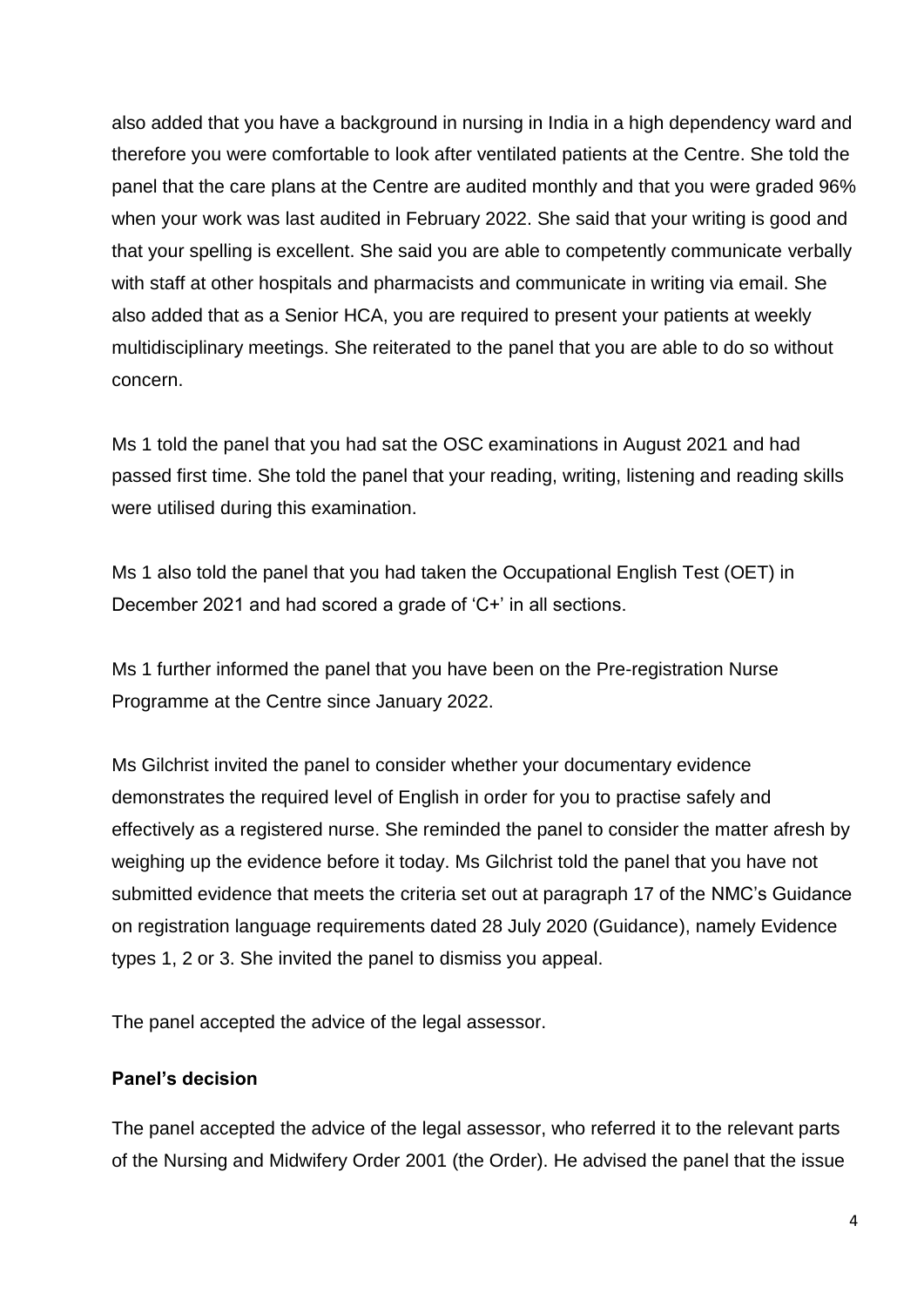to determine is whether you are capable of safe and effective practice as a registered nurse by having the necessary knowledge of English.

The panel gave careful consideration to all of the information before it today and submissions by both parties.

The panel took into account the Guidance.

The Guidance at paragraph 17, sets out the following as types of evidence that the NMC will accept from applicants to demonstrate that they have the necessary knowledge of English to be able to practise safely and effectively:

*17.1 Evidence type 1: Recent achievement of the required score in the International English Language Testing System (IELTS) or in one of the other English language tests accepted by the NMC. You must achieve the required score in reading, writing, listening and speaking.* 

*17.2 Evidence type 2: Completion of a pre-registration nurse, midwife or nursing associate programme that was taught and examined in English, composed of at least 50 percent clinical interaction, and at least 75 percent of the clinical interaction with patients, service users, their families and other healthcare professionals took place in English.*

*17.3 Evidence type 3: Recent practice for one year in a majority English-speaking country.*

The panel noted that Ms Gilchrist submitted that you have not satisfied the requirements under paragraph 17 of the Guidance. The panel could find no evidence of types 1, 2 or 3 to satisfy the requirements of paragraph 17 of the Guidance. The panel therefore went onto consider 'other' evidence under paragraph 16 of the Guidance.

The panel took particular account of paragraph 16 of the guidance, which states: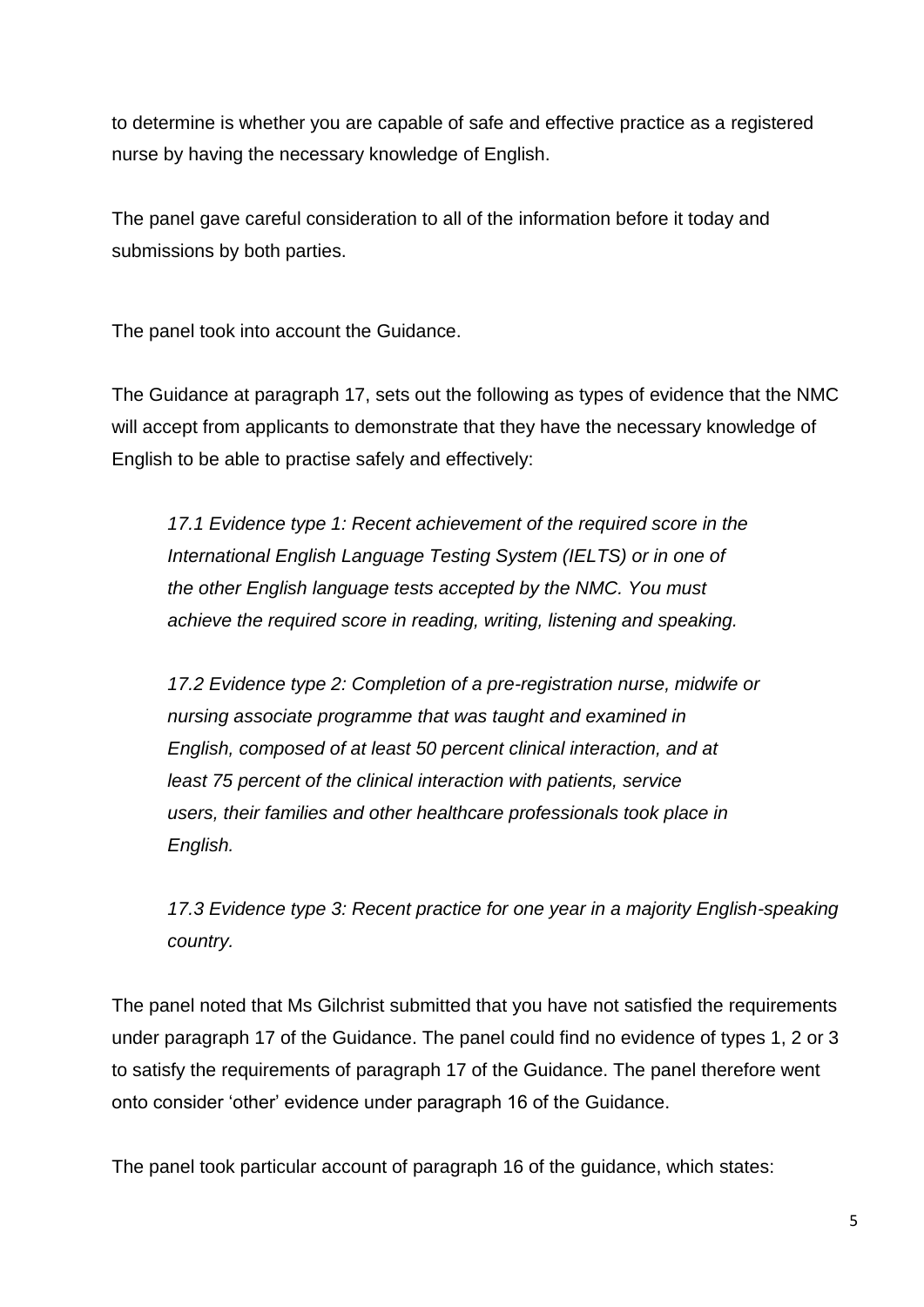- *16 We will consider the evidence we receive against the following criteria:*
- *16.1 whether it is recent, objective and independent;*
- *16.2 whether it clearly demonstrates that you can read, write, communicate and interact with patients, service users, relatives and healthcare professionals effectively in English as a nurse, midwife or in a role comparable to that of a nursing associate; and*
- *16.3 whether we can readily verify it.*

The panel noted that it was informed that you have completed and passed an OSC examination on your first attempt. It bore in mind that this was a Test of Competence. This is used by the NMC to assess a person's clinical skills and knowledge as a nurse where they trained overseas. The Test of Competence is not a measure of a nurse's ability in English. In addition, the panel noted that it did not have any written evidence of this before it.

The panel also noted that you provided information confirming that you have successfully worked in professional caring roles for a number of years in the UK, including at the Centre and at a renal dialysis unit. However, in order for you to rely upon this, you would have to show recent practice of one year in a majority English-speaking country. A caring role is unregistered and therefore does not qualify as Evidence type 3. The panel appreciated that you have been given significant responsibilities at your workplace, which indicates that you have a good level of English, however, as you have not successfully passed an approved English language test in the four competencies, the panel could not be certain that your English meets the required standards.

The panel noted that you have provided a reference from a matron from the dialysis unit whom you have worked with since 2018. This reference states that you have a good command of English language both verbally and in writing. The panel was mindful that